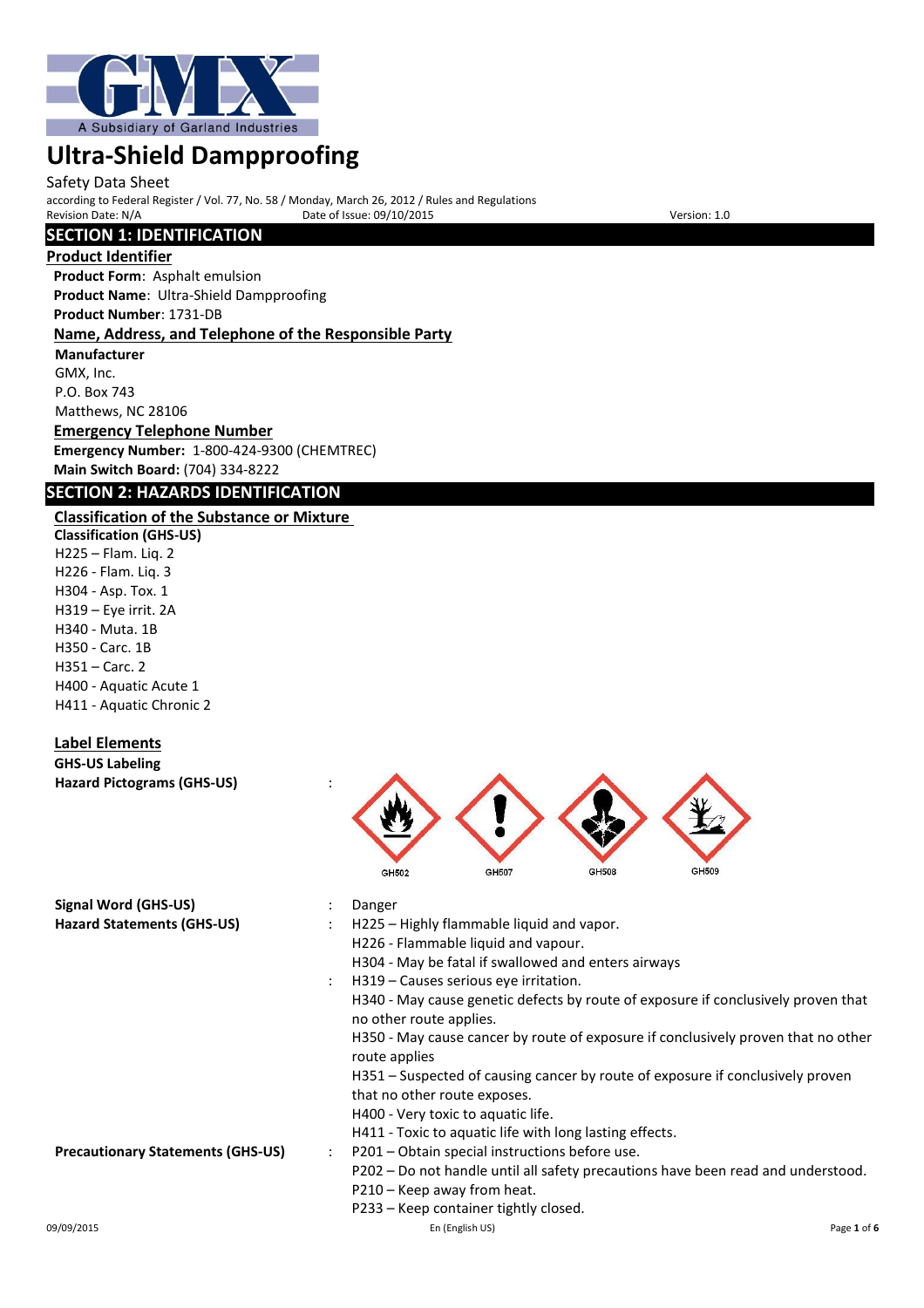Safety Data Sheet

According to Federal Register/Vol. 77, No. 58/Monday, March 26, 2012/Rules and Regulations Date of issue: 09/10/2015

P240 – Ground/bond container and receiving equipment. P241 – Use explosion-proof electrical/ventilating/equipment. P242 – Use only non-sparking tools. P243 – Take precautionary measures against static discharge. P264 – Wash face, hands, and any exposed skin thoroughly after handling. P273 - Avoid release to the environment. P280 – Wear protective gloves/protective clothing/eye protection/face protection. P281 – Use personal protective equipment as required. P303 + P361 + P353 - IF ON SKIN (or hair): Remove/Take off immediately all contaminated clothing. Rinse skin with water/shower. P305 + P351 + P338 - IF IN EYES: Rinse cautiously with water for several minutes. Remove contact lenses, if present and easy to do. Continue rinsing. P308+P313 – If exposed or concerned: Get medical advice/attention. P337+P313 – if eye irritation persists: Get medical attention/advice.

P370 + P378 - In case of fire: Use extinguishing media for extinction.

P391 - Collect spillage.

P403 + P235 - Store in a well-ventilated place. Keep cool.

P405 – Store locked up.

P501 – Dispose of contents/container according to local, regional, national, and international regulations.

#### **Other Hazards**

**Other Hazards Not Contributing to the Classification:** Not available.

**Unknown Acute Toxicity (GHS-US)**

No data available

### **SECTION 3: COMPOSITION/INFORMATION ON INGREDIENTS**

#### **Substance**

Not available

## **Mixture**

| <b>Name</b>                     | <b>Product identifier</b> | % (w/w) | <b>Classification (GHS-US)</b> |
|---------------------------------|---------------------------|---------|--------------------------------|
| Asphalt                         | CAS No (8052-42-4)        | 60-100  | H225 - Flam. Liq. 2            |
|                                 |                           |         | $H319 - Eye$ Irrit. 2A         |
|                                 |                           |         | $H351 -$ Carc. 2               |
| <b>Stoddard Solvent</b>         | CAS No (8052-41-3)        | $0 - 5$ | H226 - Flam. Lig. 3            |
|                                 |                           |         | H340 - Muta. 1B                |
|                                 |                           |         | H350 - Carc. 1B                |
|                                 |                           |         | H304 - Asp. Tox. 1             |
|                                 |                           |         | H400 - Aquatic Acute 1         |
|                                 |                           |         | H411 - Aquatic Chronic 2       |
| CECTION A. FIDET AID NAFACLIDEC |                           |         |                                |

## **SECTION 4: FIRST AID MEASURES**

## **Description of First Aid Measures**

**First-aid Measures General**: Never give anything by mouth to an unconscious person. If you feel unwell, seek medical advice (show the label where possible). IF exposed or concerned: Get medical advice/attention.

**First-aid Measures After Inhalation**: Move to fresh air. Oxygen or artificial respiration if needed. If symptoms persist, call a physician.

**First-aid Measures After Skin Contact**: Wash off immediately with soap and plenty of water removing all contaminated clothes and shoes. Remove and wash contaminated clothing before re-use. If skin irritation persists, call a physician.

**First-aid Measures After Eye Contact**: Rinse thoroughly with plenty of water for at least 15 minutes and consult a physician.

**First-aid Measures After Ingestion**: Call a physician or Poison Control Center immediately. Never give anything by mouth to an unconscious person. Do not induce vomiting without medical advice.

#### **SECTION 5: FIRE-FIGHTING MEASURES**

#### **Extinguishing Media**

**Suitable Extinguishing Media:** Carbon dioxide (CO2). Foam. Dry powder. Dry chemical.

**Unsuitable Extinguishing Media:** Do not use a solid water stream as it may scatter and spread fire.

#### **Special Hazards Arising From the Substance or Mixture**

No information available

**Advice for Firefighters**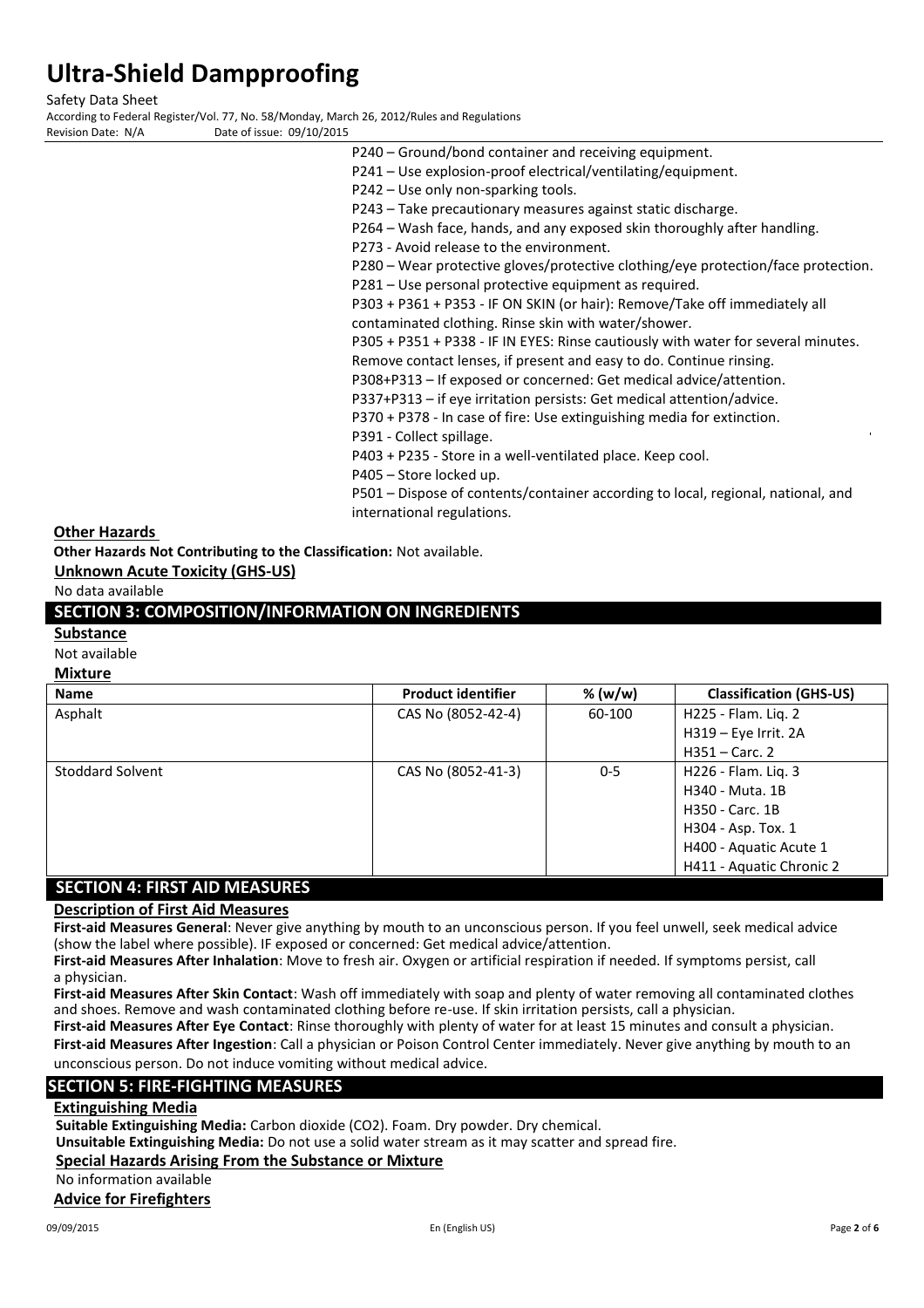Safety Data Sheet

According to Federal Register/Vol. 77, No. 58/Monday, March 26, 2012/Rules and Regulations

Date of issue: 09/10/2015

**Firefighting Instructions:** Exercise caution when fighting any chemical fire.

**Protection During Firefighting:** As in any fire, wear self-contained breathing apparatus pressure-demand, MSHA/NIOSH (approved or equivalent) and full protective gear.

#### **Reference to Other Sections**

Refer to section 9 for flammability properties.

#### **SECTION 6: ACCIDENTAL RELEASE MEASURES**

#### **Personal Precautions, Protective Equipment and Emergency Procedures**

**General Measures**: Evacuate personnel to safe areas.

#### **For Non-emergency Personnel**

**Protective Equipment:** Use appropriate personal protection equipment (PPE).

**Emergency Procedures:** Evacuate unnecessary personnel.

**For Emergency Responders**

**Protective Equipment:** Equip cleanup crew with proper protection.

**Emergency Procedures:** Ventilate area.

#### **Environmental Precautions**

Prevent further leakage or spillage if safe to do so. Prevent product from entering drains.

#### **Methods and Material for Containment and Cleaning Up**

**For Containment and Clean Up:** Dike with inert absorbent material (e.g. dry sand or earth). Take precautionary measures against static discharges. Soak up with inert absorbent material. Pick up and transfer to properly labeled containers. Keep in suitable and closed containers for disposal. Dispose of as common waste.

#### **Reference to Other Sections**

See heading 8, Exposure Controls and Personal Protection.

#### **SECTION 7: HANDLING AND STORAGE**

#### **Precautions for Safe Handling**

Avoid contact with skin and eyes. Ensure adequate ventilation.

#### **Conditions for Safe Storage, Including Any Incompatibilities**

**Storage Conditions:** Keep container tightly closed. Keep in properly labeled containers. Keep out of the reach of children. **Incompatible Materials:** Not available.

### **SECTION 8: EXPOSURE CONTROLS/PERSONAL PROTECTION**

#### **Control Parameters**

| <b>Chemical Name</b>    | <b>ACGIH TLV</b>          | <b>OSHA PEL</b>             | <b>Ontario TWAEV</b>       | Mexico                       |
|-------------------------|---------------------------|-----------------------------|----------------------------|------------------------------|
| Petroleum Asphalt       | TWA: $0.5 \text{ mg/m}^3$ |                             | TWA: $0.5 \text{ mg/m}^3$  | STEL: 10 $mg/m3$             |
|                         |                           |                             |                            | TWA: 5 mg/m <sup>3</sup>     |
| <b>Stoddard Solvent</b> | TWA: 100 ppm              | TWA: 2900 mg/m <sup>3</sup> | TWA: 525 mg/m <sup>3</sup> | STEL: 200 ppm                |
|                         |                           | <b>TWA: 500 ppm</b>         |                            | STEL: 1050 mg/m <sup>3</sup> |
|                         |                           |                             |                            | TWA: 523 mg/m <sup>3</sup>   |
|                         |                           |                             |                            | TWA: 100 ppm                 |

| <b>Chemical Name</b> | <b>NIOSH IDLH</b>       |
|----------------------|-------------------------|
| Solvent              |                         |
| Stoddard             | 20000 mg/m <sup>3</sup> |

#### **Exposure Controls**

**Appropriate Engineering Controls:** Do not allow ventilation equipment to draw material odors indoors. **Personal Protective Equipment:** Gloves. Protective clothing. Protective goggles.



**Hand Protection:** Protective gloves.

**Eye Protection:** Chemical goggles or safety glasses.

**Skin and Body Protection:** Wear suitable protective clothing.

09/09/2015 En (English US) Page **3** of **6 Respiratory Protection:** If exposure limits are exceeded or irritation is experienced, NIOSH approved respiratory protection should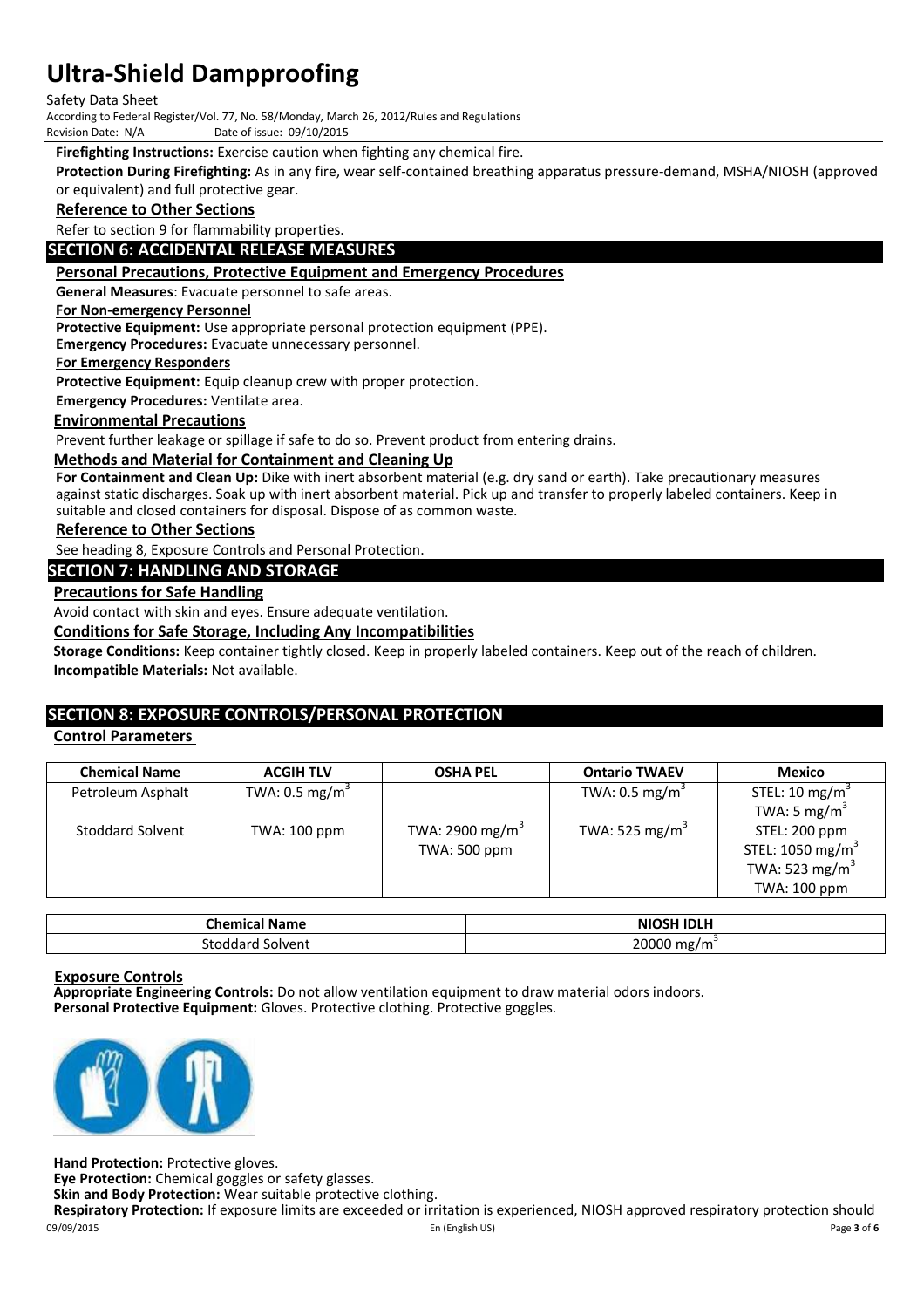Safety Data Sheet

According to Federal Register/Vol. 77, No. 58/Monday, March 26, 2012/Rules and Regulations Date of issue: 09/10/2015

be worn.

**Hygiene Measures:** Wash hands before breaks and at the end of workday. Remove and wash contaminated clothing before re-use. Handle in accordance with good industrial hygiene and safety practice.

#### **Other Information:** When using, do not eat, drink, or smoke. **SECTION 9: PHYSICAL AND CHEMICAL PROPERTIES**

**Information on Basic Physical and Chemical Properties**

| <b>Physical State</b>                                    | $\ddot{\phantom{a}}$ | Liquid                                  |
|----------------------------------------------------------|----------------------|-----------------------------------------|
| Appearance                                               |                      | Brown/black liquid                      |
| Odor                                                     |                      | Slight odor                             |
| <b>Odor Threshold</b>                                    |                      | Not available                           |
| рH                                                       |                      | $9.5 - 11.5$                            |
| <b>Relative Evaporation Rate (butyl acetate = 1)</b>     |                      | Not available                           |
| <b>Melting Point</b>                                     |                      | Not available                           |
| <b>Freezing Point</b>                                    |                      | $32^{\circ}$ F/0 $^{\circ}$ C           |
| <b>Boiling Point</b>                                     | $\ddot{\phantom{a}}$ | $212^{\circ}$ F / $100^{\circ}$ C       |
| <b>Flash Point</b>                                       | $\ddot{\phantom{a}}$ | >400°F (>204°C)                         |
| <b>Auto-ignition Temperature</b>                         |                      | $>700^{\circ}$ F $/$ > 371 $^{\circ}$ C |
| <b>Decomposition Temperature</b>                         |                      | Not available                           |
| Flammability (solid, gas)                                |                      | Not available                           |
| <b>Lower Flammable Limit</b>                             |                      | Not available                           |
| Upper Flammable Limit                                    |                      | Not available                           |
| <b>Vapor Pressure</b>                                    | $\ddot{\phantom{a}}$ | Not available                           |
| Relative Vapor Density at 68°F (20°C)                    | $\ddot{\phantom{a}}$ | $> 1$ (Air = 1)                         |
| <b>Relative Density</b>                                  | $\ddot{\phantom{a}}$ | Not available                           |
| <b>Specific Gravity</b>                                  | $\ddot{\cdot}$       | >1.0                                    |
| <b>Solubility</b>                                        |                      | Partly miscible                         |
| Partition coefficient: n-octanol/water                   |                      | Not available                           |
| <b>Explosion Data - Sensitivity to Mechanical Impact</b> |                      | Not available                           |
| <b>Explosion Data - Sensitivity to Static Discharge</b>  |                      | Not available                           |
| <b>VOC Content</b>                                       |                      | $<$ 40 g/L                              |

## **SECTION 10: STABILITY AND REACTIVITY**

**Reactivity:** Hazardous polymerization does not occur

**Chemical Stability:** Stable under normal conditions.

**Possibility of Hazardous Reactions:** Hazardous polymerization will not occur.

**Conditions to Avoid:** No information available.

**Incompatible Materials:** No materials to be especially mentioned.

**Hazardous Decomposition Products:** Carbon monoxide. Carbon dioxide. Hydrocarbons.

## **SECTION 11: TOXICOLOGICAL INFORMATION**

#### **Information on Toxicological Effects – Ingredient(s)**

#### **LD50 and LC50 Data**

| Asphalt (8052-42-4) |              |
|---------------------|--------------|
| LD50 Oral Rat       | >5,000 mg/kg |
| LD50 Dermal Rabbit  | >2,000 mg/kg |

## **Carcinogenicity Data:**

| Asphalt (8052-42-4)                    |                                             |
|----------------------------------------|---------------------------------------------|
| <b>IARC Group</b>                      | 2Β                                          |
| National Toxicity Program (NTP) Status | Twelfth Report – Items under consideration. |

## **SECTION 12: ECOLOGICAL INFORMATION**

**Toxicity – Ingredients**

Contains no substances known to be hazardous to the environment or not degradable in waste water treatment plants.

### **Persistence and Degradability**

No information available for this product.

**Bioaccumulative Potential – Product**

No information available for this product.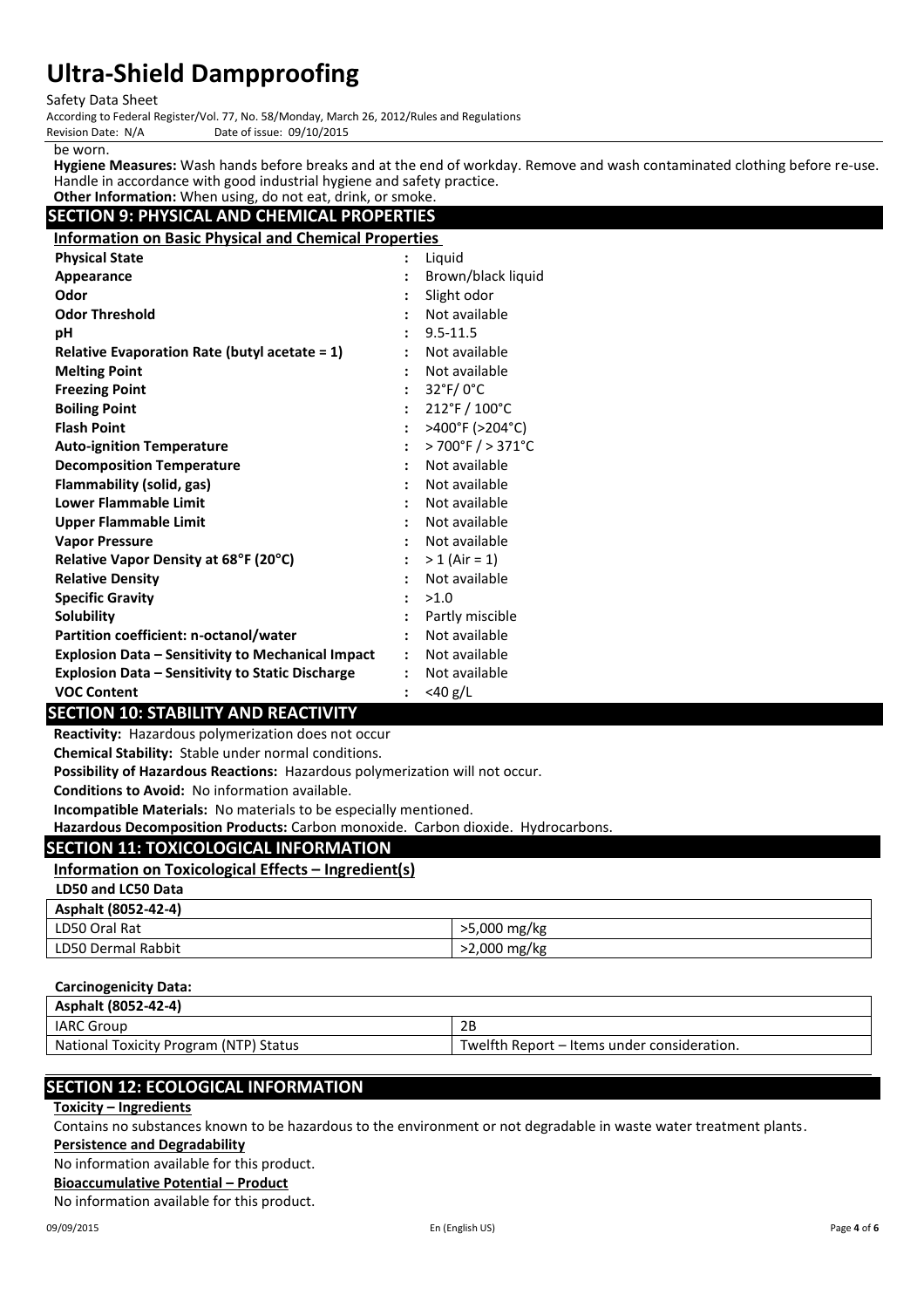Safety Data Sheet

According to Federal Register/Vol. 77, No. 58/Monday, March 26, 2012/Rules and Regulations Date of issue: 09/10/2015

#### **Bioaccumulative Potential – Ingredients**

No information available for this product.

#### **Mobility in Soil**

No information available for this product.

#### **Other Adverse Effects**

**Other Information:** Avoid release to the environment.

#### **SECTION 13: DISPOSAL CONSIDERATIONS**

**Waste Disposal Recommendations:** Dispose of in accordance with local, state, and federal regulations. **Additional Information:** Empty containers should be taken for local recycling, recovery or waste disposal.

#### **SECTION 14: TRANSPORT INFORMATION**

| In Accordance with DOT         |                      |                         |
|--------------------------------|----------------------|-------------------------|
| <b>Proper Shipping Name</b>    | $\ddot{\phantom{a}}$ | Non-Regulated Material. |
| In Accordance with IMDG        |                      |                         |
| <b>Proper Shipping Name</b>    |                      | Not Regulated.          |
| <b>Hazard Class</b>            |                      |                         |
| <b>Identification Number</b>   |                      |                         |
| <b>Packing Group</b>           |                      |                         |
| <b>Marine Pollutant</b>        |                      |                         |
| <b>In Accordance with IATA</b> |                      |                         |
| <b>Proper Shipping Name</b>    |                      | Not Regulated.          |
| <b>Hazard Class</b>            |                      |                         |
| <b>Identification Number</b>   |                      |                         |
| <b>Packing Group</b>           |                      |                         |
| <b>Marine Pollutant</b>        |                      |                         |
| <b>In Accordance with TDG</b>  |                      |                         |
| <b>Proper Shipping Name</b>    |                      | Not Regulated.          |
| <b>Hazard Class</b>            |                      |                         |
| <b>Identification Number</b>   |                      |                         |
| <b>Packing Group</b>           |                      |                         |
| <b>Marine Pollutant</b>        |                      |                         |

## **SECTION 15: REGULATORY INFORMATION**

### **International Inventories**

| <b>Chemical Name</b>    | <b>TSCA</b> | dsl | <b>NDSL</b> | <b>EINECS</b> | <b>ELINCS</b> | <b>ENCS</b> | <b>CHINA</b> | <b>KECL</b> | <b>PICCS</b> | <b>AICS</b> |
|-------------------------|-------------|-----|-------------|---------------|---------------|-------------|--------------|-------------|--------------|-------------|
| Petroleum Asphalt       |             | ↗   | -           |               | -             | -           |              |             | 73           |             |
| <b>Stoddard Solvent</b> | ,,          | ↗   | $\lambda$   |               |               | $\lambda$   |              |             |              |             |

| <b>TSCA</b>   | Complies |
|---------------|----------|
| <b>DSL</b>    | Complies |
| <b>NDSL</b>   | Complies |
| <b>EINECS</b> | Complies |
| <b>ELINCS</b> | Complies |
| <b>ENCS</b>   | Complies |
| <b>CHINA</b>  | Complies |
| <b>KECL</b>   | Complies |
| <b>PICCS</b>  | Complies |
| <b>AICS</b>   | Complies |

#### **US Federal Regulations**

**Asphalt (8052-42-4)**

Listed on the United States TSCA (Toxic Substances Control Act) Inventory

| <b>Elastomeric Polymer (Proprietary)</b> |  |
|------------------------------------------|--|
|------------------------------------------|--|

Listed on the United States TSCA (Toxic Substances Control Act) Inventory